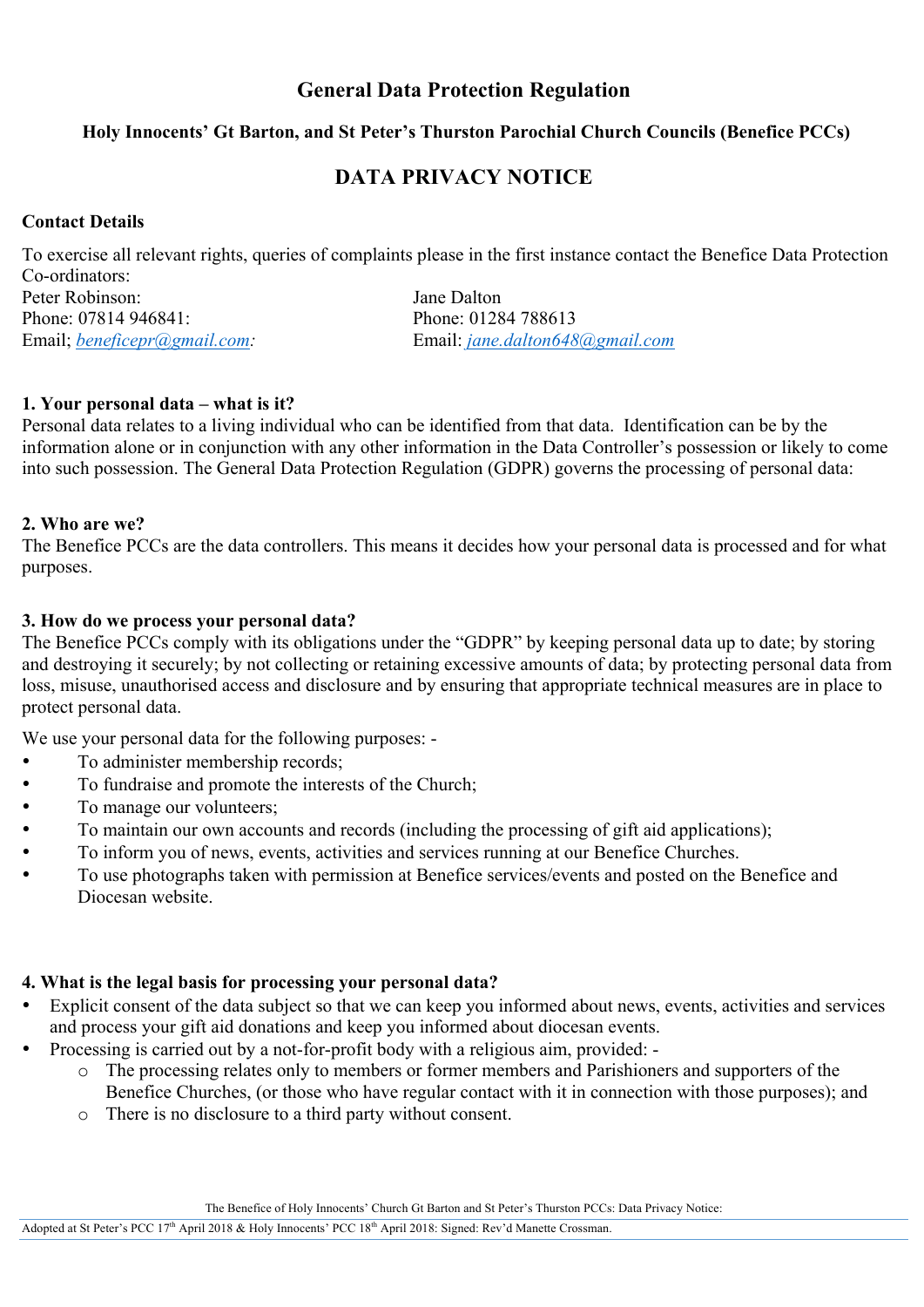#### **5. Sharing your personal data**

Your personal data will be treated as strictly confidential and will only be shared with other members of the church in order to carry out a service to other church members or for purposes connected with the church. We will only share your data with third parties outside of the parish with your consent.

#### **6. How long do we keep your personal data?**

We keep data in accordance with the guidance set out in the guide "Keep or Bin: Care of Your Parish Records" which is available from the Church of England website**<sup>1</sup>**

Specifically, we retain electoral roll data while it is still current; gift aid declarations and associated paperwork for up to 6 years after the calendar year to which they relate; and parish registers (baptisms, marriages, funerals) permanently.

#### **7. Your rights and your personal data**

Unless subject to an exemption under the GDPR, you have the following rights with respect to your personal data: -

- The right to request a copy of your personal data, which the Benefice PCCs holds about you.
- The right to request that the Benefice PCCs correct any personal data if it is found to be inaccurate or out of date;
- The right to request your personal data is erased where it is no longer necessary for the Benefice PCCs to retain such data;
- The right to withdraw your consent to the processing at any time
- The right to request that the data controller provide the data subject with his/her personal data and where possible, to transmit that data directly to another data controller, (known as the right to data portability), (where applicable) [*Only applies where the processing is based on consent or is necessary for the performance of a contract with the data subject and in either case the data controller processes the data by automated means*].
- The right, where there is a dispute in relation to the accuracy or processing of your personal data, to request a restriction is placed on further processing;
- The right to object to the processing of personal data.
- The right to lodge a complaint with the Information Commissioners Offices<sup>2</sup>.

### **8. Further processing**

 $\overline{a}$ 

If we wish to use your personal data for a new purpose, not covered by this Data Protection Notice, then we will provide you with a new "consent Form" prior to commencing the processing and setting out the relevant purposes and processing conditions. Where and whenever necessary, we will seek your prior consent to the new processing.

 $1$  Details about retention periods can currently be found in the Record Management Guides located on the Church of England website at:  $$ https://www.churchofengland.org/more/libraries-and-archives/records-management-guides

<sup>2</sup>You can contact the Information Commissioners Office on 0303 123 1113 or via email https://ico.org.uk/global/contact-us/email/ or at the Information Commissioner's Office, Wycliffe House, Water Lane, Wilmslow, Cheshire. SK9 5AF

The Benefice of Holy Innocents' Church Gt Barton and St Peter's Thurston PCCs: Data Privacy Notice:

Adopted at St Peter's PCC 17<sup>th</sup> April 2018 & Holy Innocents' PCC 18<sup>th</sup> April 2018: Signed: Rev'd Manette Crossman.